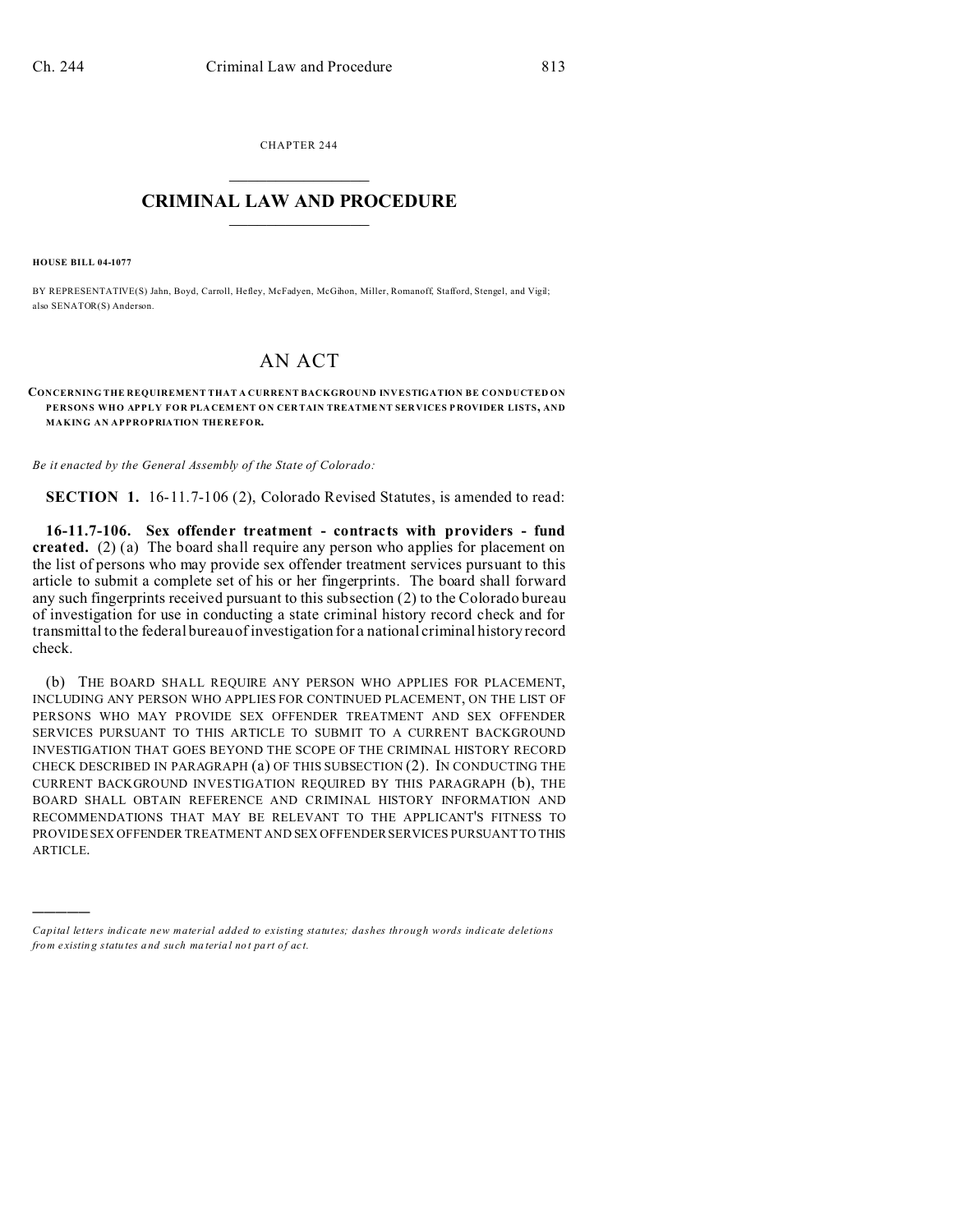(c) THE BOARD MAY ASSESS A FEE TO THE APPLICANT NOT TO EXCEED ONE HUNDRED TWENTY-FIVE DOLLARS PER APPLICATION TO COVER THE COSTS OF CONDUCTING A CURRENT BACKGROUND INVESTIGATION REQUIRED BY THIS SUBSECTION (2). ALL MONEYS COLLECTED PURSUANT TO THIS PARAGRAPH (c) SHALL BE TRANSMITTED TO THE STATE TREASURER, WHO SHALL CREDIT THE SAME TO THE SEX OFFENDER TREATMENT PROVIDER FUND, WHICH FUND IS HEREBY CREATED AND REFERRED TO IN THIS PARAGRAPH (c) AS THE "FUND". THE MONEYS IN THE FUND SHALL BE SUBJECT TO ANNUAL APPROPRIATION BY THE GENERAL ASSEMBLY FOR THE DIRECT AND INDIRECT COSTS ASSOCIATED WITH THE CURRENT BACKGROUND INVESTIGATION REQUIRED BY THIS SUBSECTION (2). ANY MONEYS IN THE FUND NOT EXPENDED FOR THE PURPOSE OF THIS SUBSECTION (2) MAY BE INVESTED BY THE STATE TREASURER AS PROVIDED BY LAW. ALL INTEREST AND INCOME DERIVED FROM THE INVESTMENT AND DEPOSIT OF MONEYS IN THE FUND SHALL BE CREDITED TO THE FUND. ANY UNEXPENDED AND UNENCUMBERED MONEYS REMAINING IN THE FUND AT THE END OF A FISCAL YEAR SHALL REMAIN IN THE FUND AND SHALL NOT BE CREDITED OR TRANSFERRED TO THE GENERAL FUND OR ANOTHER FUND.

(d) The board shall use the information obtained from the state and national criminal history record check AND THE CURRENT BACKGROUND INVESTIGATION in determining whether to place OR CONTINUE THE PLACEMENT OF the person on the approved provider list.

**SECTION 2.** 16-11.8-104, Colorado Revised Statutes, is amended to read:

**16-11.8-104. Domestic violence offender treatment - contracts with providers - fund created.** (1) On and after January 1, 2001, the department of corrections, the judicial department, the division of criminal justice within the department of public safety, or the department of human services shall not employ or contract with and shall not allow a domestic violence offender to employ or contract with any individual or entity to provide domestic violence offender treatment evaluation or treatment services pursuant to this article unless the individual or entity appears on the approved list developed pursuant to section 16-11.8-103 (4).

(2) (a) THE BOARD SHALL REQUIRE ANY PERSON WHO APPLIES FOR PLACEMENT, INCLUDING ANY PERSON WHO APPLIESFORCONTINUED PLACEMENT ON THE APPROVED LIST DEVELOPED PURSUANT TO SECTION 16-11.8-103 (4) TO SUBMIT TO A CURRENT BACKGROUND INVESTIGATION THAT GOES BEYOND THE SCOPE OF THE CRIMINAL HISTORY RECORD CHECK DESCRIBED IN SECTION 16-11.8-103 (4) (b) (III) (A). IN CONDUCTING THE CURRENT BACKGROUND INVESTIGATION, THE BOARD SHALL OBTAIN REFERENCE AND CRIMINAL HISTORY INFORMATION AND RECOMMENDATIONS THAT MAY BE RELEVANT TO THE APPLICANT'S FITNESS TO PROVIDE DOMESTIC VIOLENCE OFFENDER TREATMENT EVALUATION OR TREATMENT SERVICES PURSUANT TO THIS ARTICLE.

(b) THE BOARD MAY ASSESS A FEE TO THE APPLICANT NOT TO EXCEED ONE HUNDRED TWENTY-FIVE DOLLARS PER APPLICATION TO COVER THE COSTS OF CONDUCTING THE CURRENT BACKGROUND INVESTIGATION REQUIRED BY THIS SUBSECTION (2). ALL MONEYS COLLECTED PURSUANT TO THIS PARAGRAPH (b) SHALL BE TRANSMITTED TO THE STATE TREASURER, WHO SHALL CREDIT THE SAME TO THE DOMESTIC VIOLENCE OFFENDER TREATMENT PROVIDER FUND, WHICH FUNDIS HEREBY CREATED AND REFERRED TO IN THIS PARAGRAPH (b) AS THE "FUND". THE MONEYS IN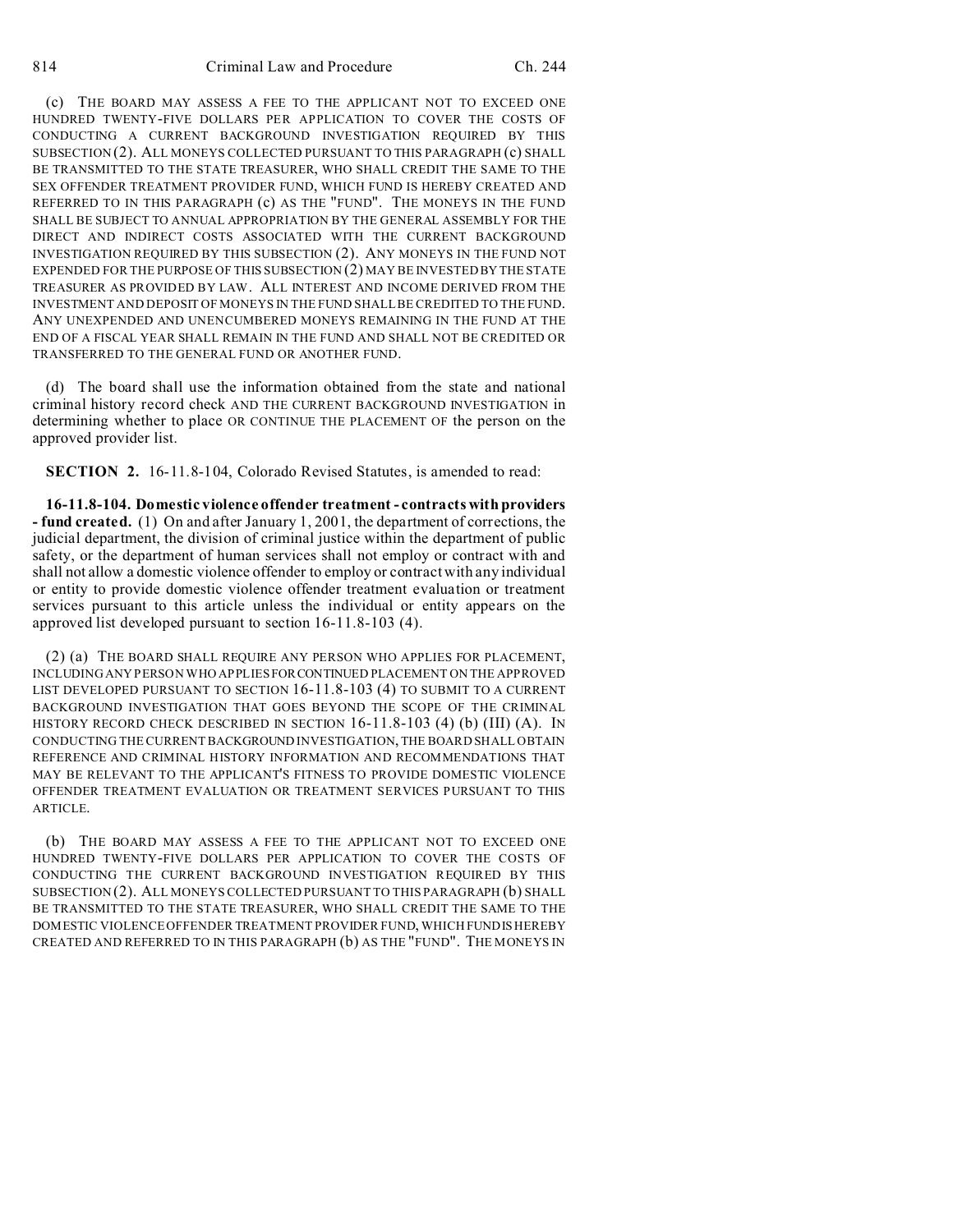THE FUND SHALL BE SUBJECT TO ANNUAL APPROPRIATION BY THE GENERAL ASSEMBLY FOR THE DIRECT AND INDIRECT COSTS ASSOCIATED WITH THE CURRENT BACKGROUND INVESTIGATION REQUIRED BY THIS SUBSECTION (2). ANY MONEYS IN THE FUND NOT EXPENDED FOR THE PURPOSE OF THIS SUBSECTION (2) MAY BE INVESTED BY THE STATE TREASURER AS PROVIDED BY LAW. ALL INTEREST AND INCOME DERIVED FROM THE INVESTMENT AND DEPOSIT OF MONEYS IN THE FUND SHALL BE CREDITED TO THE FUND. ANY UNEXPENDED AND UNENCUMBERED MONEYS REMAINING IN THE FUND AT THE END OF A FISCAL YEAR SHALL REMAIN IN THE FUND AND SHALL NOT BE CREDITED OR TRANSFERRED TO THE GENERAL FUND OR ANOTHER FUND.

**SECTION** 3. 16-11.8-103 (4) (b) (III) (A), Colorado Revised Statutes, is amended to read:

**16-11.8-103. Domestic violence offender management board - creation duties - repeal.** (4) The board shall carry out the following duties:

(b) Prior to January 1, 2002, the board shall:

(III) Develop an application and review process for treatment providers and evaluators who provide services to domestic violence offenders pursuant to subparagraphs (I) or (II) of this paragraph (b). Such standards shall allow providers and evaluators to demonstrate that they are in compliance with the standards adopted pursuant to subparagraphs (I) and (II) of this paragraph (b). The application and review process shall consist of the following three parts:

(A) The board shall develop separate application and review processes for standards that apply to the criminal justice component, such as criminal background HISTORY RECORD checks, for individual treatment providers and treatment programs. Applications for the criminal justice components shall be submitted to the board. THE BOARD SHALL FORWARD ANY FINGERPRINTS RECEIVED PURSUANT TO SECTION 16-11.8-104 (2) TO THE COLORADO BUREAU OF INVESTIGATION FOR USE IN CONDUCTING A STATE CRIMINAL HISTORY RECORD CHECK AND FOR TRANSMITTAL TO THE FEDERAL BUREAU OF INVESTIGATION FOR ANATIONAL CRIMINAL HISTORY RECORD CHECK. The information obtained from the state and national criminal history RECORD check may be used by the board to determine an applicant's eligibility for placement on the approved provider list. The board shall be responsible for the implementation of this sub-subparagraph (A) of the application and review process.

**SECTION 4. Appropriation.** In addition to any other appropriation, there is hereby appropriated, out of cash funds to the department of public safety, for allocation to the criminal justice division, for the fiscal year beginning July 1, 2004, the sum of twenty-three thousand five hundred dollars (\$23,500), or so much thereof as may be necessary, for the implementation of this act. Of said sum, twelve thousand five hundred dollars (\$12,500) shall be from cash funds in the domestic violence offender treatment provider fund created in Section 16-11.8-104 (2) (b), Colorado Revised Statutes, and eleven thousand dollars (\$11,000) shall be from cash funds in the sex offender treatment provider fund created in Section 16-11.7-106 (2) (c), Colorado Revised Statutes.

**SECTION 5. Effective date - applicability.** This act shall take effect July 1, 2004, and shall apply to applications for placement submitted on or after said date.